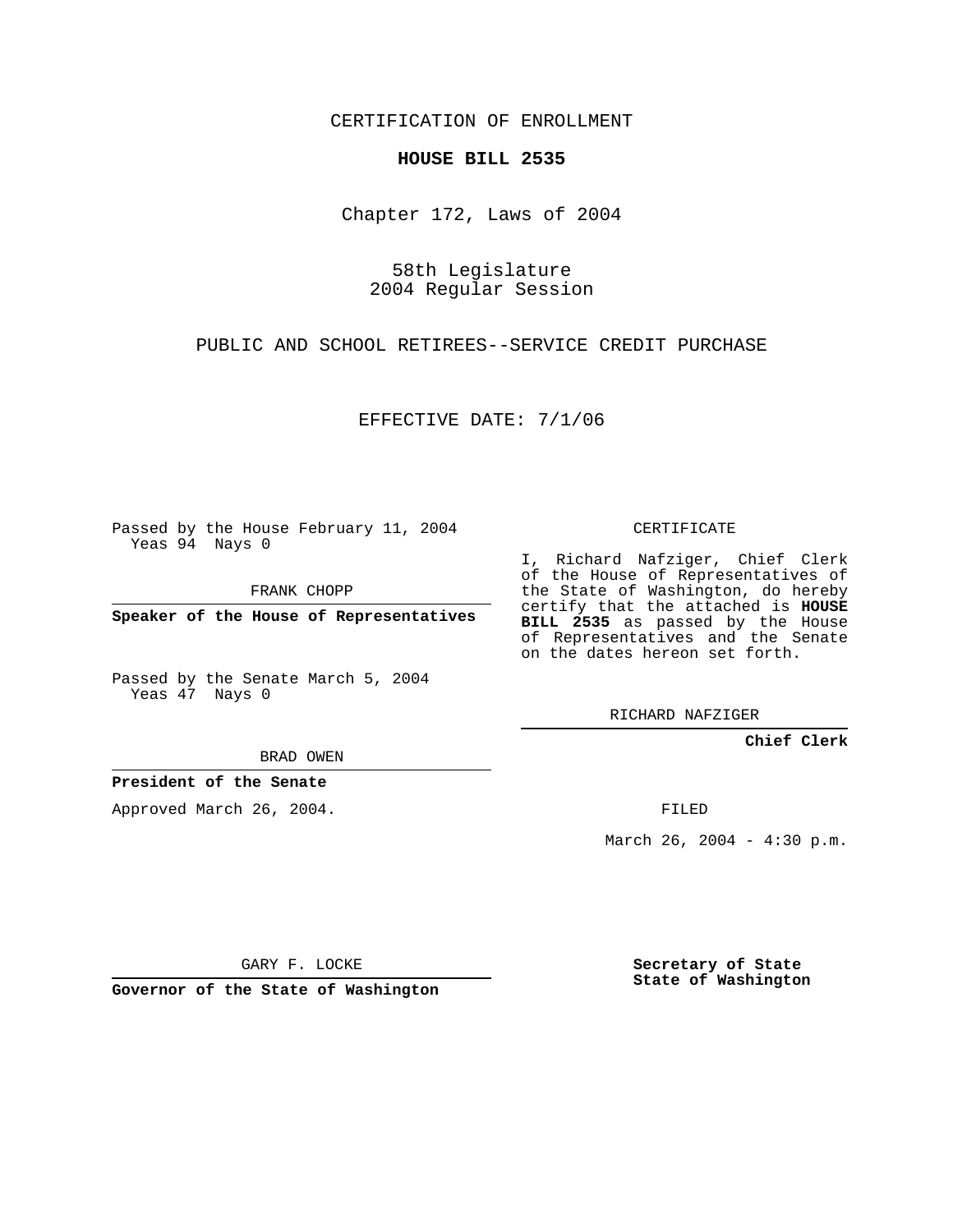## **HOUSE BILL 2535** \_\_\_\_\_\_\_\_\_\_\_\_\_\_\_\_\_\_\_\_\_\_\_\_\_\_\_\_\_\_\_\_\_\_\_\_\_\_\_\_\_\_\_\_\_

\_\_\_\_\_\_\_\_\_\_\_\_\_\_\_\_\_\_\_\_\_\_\_\_\_\_\_\_\_\_\_\_\_\_\_\_\_\_\_\_\_\_\_\_\_

Passed Legislature - 2004 Regular Session

## **State of Washington 58th Legislature 2004 Regular Session**

**By** Representatives Alexander, Fromhold, Conway, Rockefeller, Simpson, G., Kessler, Moeller, Chase, Bush and Armstrong; by request of Select Committee on Pension Policy

Read first time 01/15/2004. Referred to Committee on Appropriations.

 AN ACT Relating to permitting members of the public employees' retirement system plan 2 and plan 3 and the school employees' retirement system plan 2 and plan 3 who qualify for early retirement or alternate early retirement to make a one-time purchase of additional service credit; adding new sections to chapter 41.40 RCW; adding new sections to chapter 41.35 RCW; and providing an effective date.

BE IT ENACTED BY THE LEGISLATURE OF THE STATE OF WASHINGTON:

 NEW SECTION. **Sec. 1.** A new section is added to chapter 41.40 RCW under the subchapter heading "plan 2" to read as follows:

 (1) A member eligible to retire under RCW 41.40.630 (2) or (3) may, at the time of filing a written application for retirement with the department, apply to the department to make a one-time purchase of up to five years of additional service credit.

 (2) To purchase additional service credit under this section, a member shall pay the actuarial equivalent value of the resulting increase in the member's benefit.

 (3) Subject to rules adopted by the department, a member purchasing additional service credit under this section may pay all or part of the cost with a lump sum payment, eligible rollover, direct rollover, or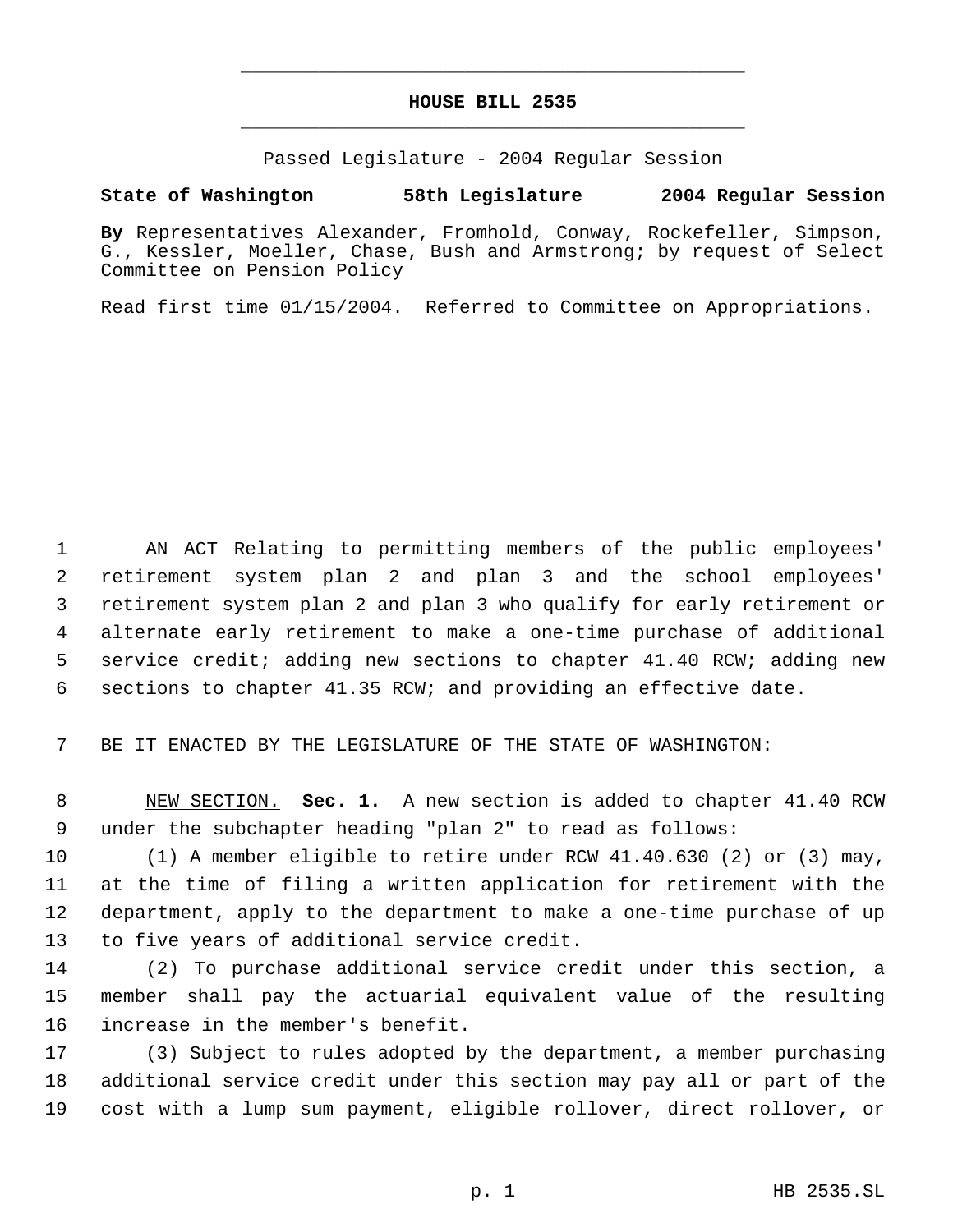trustee-to-trustee transfer from an eligible retirement plan. The department shall adopt rules to ensure that all lump sum payments, rollovers, and transfers comply with the requirements of the internal revenue code and regulations adopted by the internal revenue service. The rules adopted by the department may condition the acceptance of a rollover or transfer from another plan on the receipt of information necessary to enable the department to determine the eligibility of any transferred funds for tax-free rollover treatment or other treatment under federal income tax law.

 (4) Additional service credit purchased under this section is not membership service, and may not be used to qualify a member for retirement under RCW 41.40.630.

 NEW SECTION. **Sec. 2.** A new section is added to chapter 41.40 RCW under the subchapter heading "plan 3" to read as follows:

 (1) A member eligible to retire under RCW 41.40.820 (2) or (3) may, at the time of filing a written application for retirement with the department, apply to the department to make a one-time purchase of up to five years of additional service credit.

 (2) To purchase additional service credit under this section, a member shall pay the actuarial equivalent value of the resulting increase in the member's benefit.

 (3) Subject to rules adopted by the department, a member purchasing additional service credit under this section may pay all or part of the cost with a lump sum payment, eligible rollover, direct rollover, or trustee-to-trustee transfer from an eligible retirement plan. The department shall adopt rules to ensure that all lump sum payments, rollovers, and transfers comply with the requirements of the internal revenue code and regulations adopted by the internal revenue service. The rules adopted by the department may condition the acceptance of a rollover or transfer from another plan on the receipt of information necessary to enable the department to determine the eligibility of any transferred funds for tax-free rollover treatment or other treatment under federal income tax law.

 (4) Additional service credit purchased under this section is not membership service, and may not be used to qualify for retirement under RCW 41.40.820.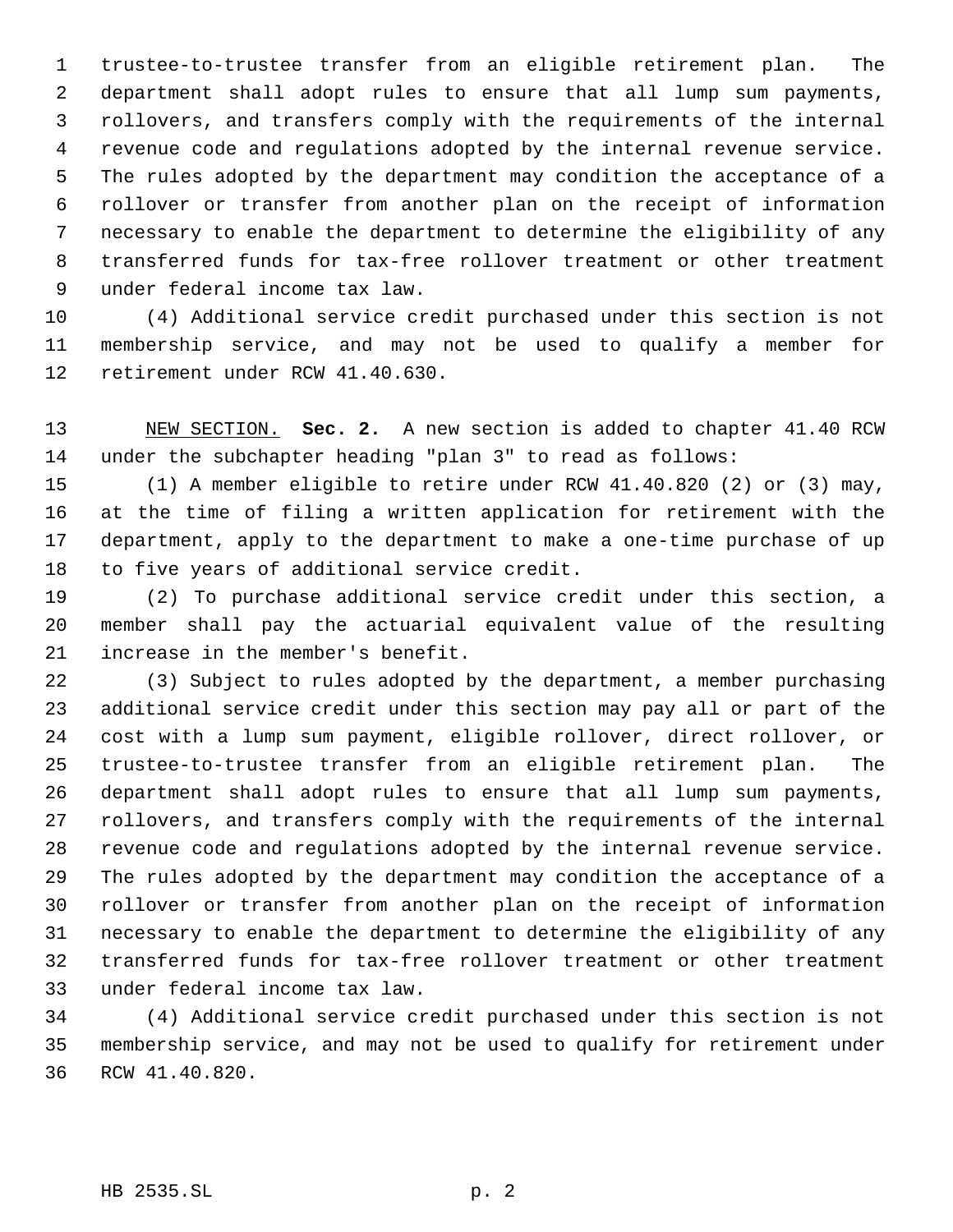NEW SECTION. **Sec. 3.** A new section is added to chapter 41.35 RCW under the subchapter heading "plan 2" to read as follows:

 (1) A member eligible to retire under RCW 41.35.420 (2) or (3) may, at the time of filing a written application for retirement with the department, apply to the department to make a one-time purchase of up to five years of additional service credit.

 (2) To purchase additional service credit under this section, a member shall pay the actuarial equivalent value of the resulting increase in the member's benefit.

 (3) Subject to rules adopted by the department, a member purchasing additional service credit under this section may pay all or part of the cost with a lump sum payment, eligible rollover, direct rollover, or trustee-to-trustee transfer from an eligible retirement plan. The department shall adopt rules to ensure that all lump sum payments, rollovers, and transfers comply with the requirements of the internal revenue code and regulations adopted by the internal revenue service. The rules adopted by the department may condition the acceptance of a rollover or transfer from another plan on the receipt of information necessary to enable the department to determine the eligibility of any transferred funds for tax-free rollover treatment or other treatment under federal income tax law.

 (4) Additional service credit purchased under this section is not membership service, and may not be used to qualify a member for retirement under RCW 41.35.420.

 NEW SECTION. **Sec. 4.** A new section is added to chapter 41.35 RCW under the subchapter heading "plan 3" to read as follows:

 (1) A member eligible to retire under RCW 41.35.680 (2) or (3) may, at the time of filing a written application for retirement with the department, apply to the department to make a one-time purchase of up to five years of additional service credit.

 (2) To purchase additional service credit under this section, a member shall pay the actuarial equivalent value of the resulting increase in the member's benefit.

 (3) Subject to rules adopted by the department, a member purchasing additional service credit under this section may pay all or part of the cost with a lump sum payment, eligible rollover, direct rollover, or trustee-to-trustee transfer from an eligible retirement plan. The